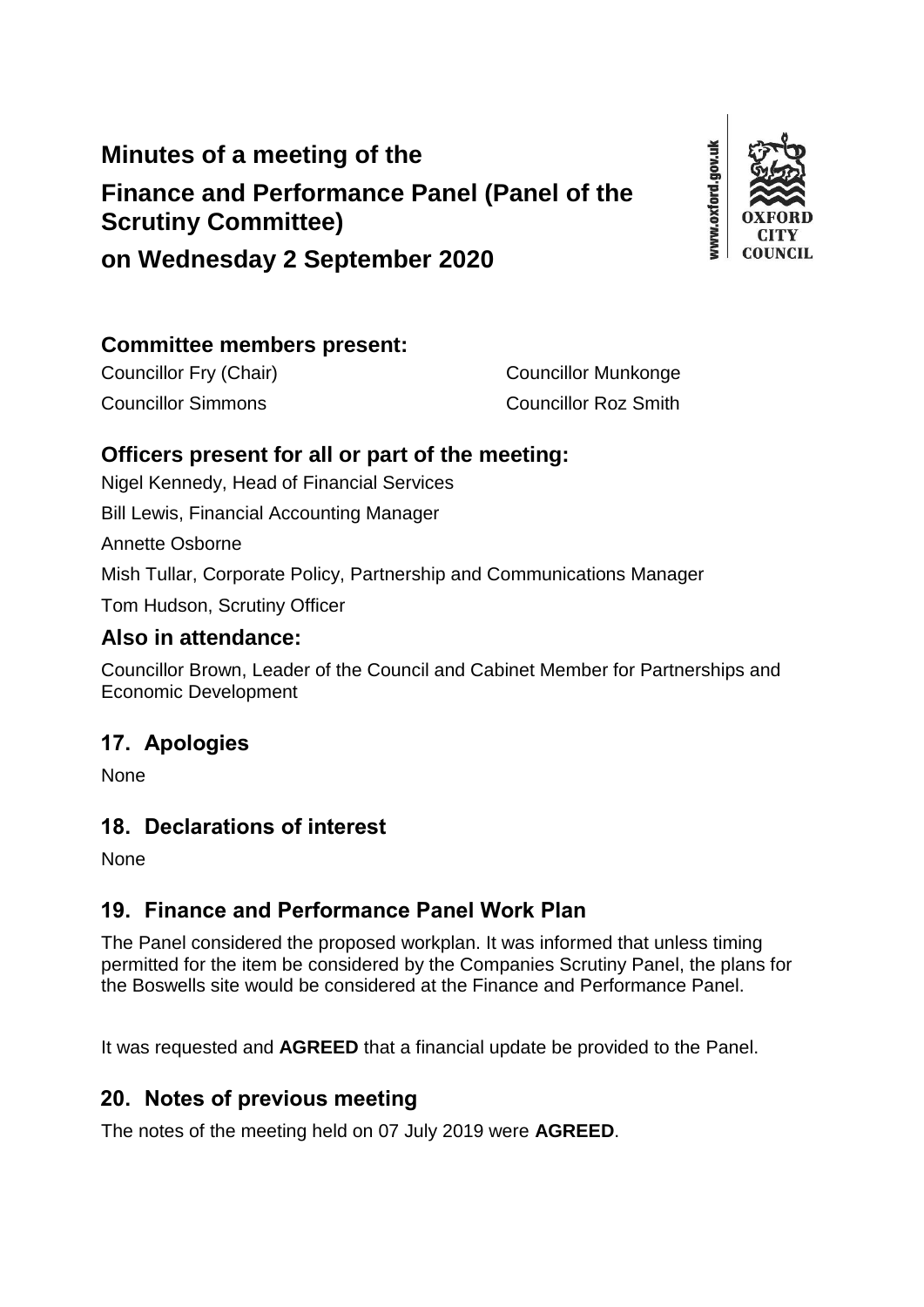In considering the previous minutes, further information regarding the ODS depot rationalisation was requested. The outline business case was ready, but the Council was currently working through some of the more technical planning issues. At the time of having a full business case there would be a Cabinet paper, which would be available for Scrutiny to consider. Questions were also asked about the process by which the consultants chosen were appointed; it was confirmed that there had not been a procurement process but instead the Council had, as permitted, employed its Professional Services Framework to run a mini-competition between three companies.

## **21. Revised Oxford City Council Business Plan 2020-21**

Leader of the Council, Councillor Susan Brown introduced the report on the revised Oxford City Council Business Plan. With the immense disruption of Covid it had been necessary to revisit the Council's plans for the current year, particularly due to the increased need to support economic recovery and promote safe, green travel. It was reassuring, however, how much of the Council's plans and priorities remained. Particular highlights and priorities within the updated Business Plan included the launch of a new Procurement Strategy, which was being considered by the Panel that evening. The importance of the Council's staff reflecting the demographics of the city they sought to serve was also underlined. Black Lives Matter had really resonated with residents in the city and given fresh impetus to a priority for the Council where progress had been made, but where work remained still to do. The area within the Business Plan most changed was in relation to economic recovery, but it was pleasing to see that much of the Council's original ambitions would help to support recovery. One caveat to the Business Plan was in regards to how much central government's new Planning guidance might alter the Council's ability to deliver its housing ambitions. Finally, an amendment was also put forward to the text on page 32 of the report pack. The amended version was to read 'continue to reduce the carbon footprint of Oxford City Council's operation so that each year there is a reduction in line with achieving zero carbon by 2050 or earlier.'

Mish Tullar, Head of Communications, Partnerships & Policy, underlined that the Business Plan was Year 1 of the Council Strategy, which had been adopted in February 2020. Regarding KPIs, it was explained that under usual circumstances there would normally have been 16 or so corporate-level KPIs for the entire Corporate Strategy. That had not happened due to Covid and was being deferred until March 2021. At the same time, service level KPIs would also be considered. The Council's auditor would work with the Council to collaborate on developing the most beneficial KPIs.

In response to the presented report, the Panel raised a number of questions and suggestions. Potential concern was raised over the Council's support for the County Council's bus gate plans on small businesses and overall economic recovery, and it was asked what research had been done to underpin the Council's position. The exact proposals had not been made available by the County Council, making it difficult to assess their detail. However, the idea behind bus gates was to support businesses, and national and local policy indicated that reduced congestion and greater ease of access for customers was supportive of local business overall. The County Council would be expected to produce a case looking at those issues, but it was fair to say that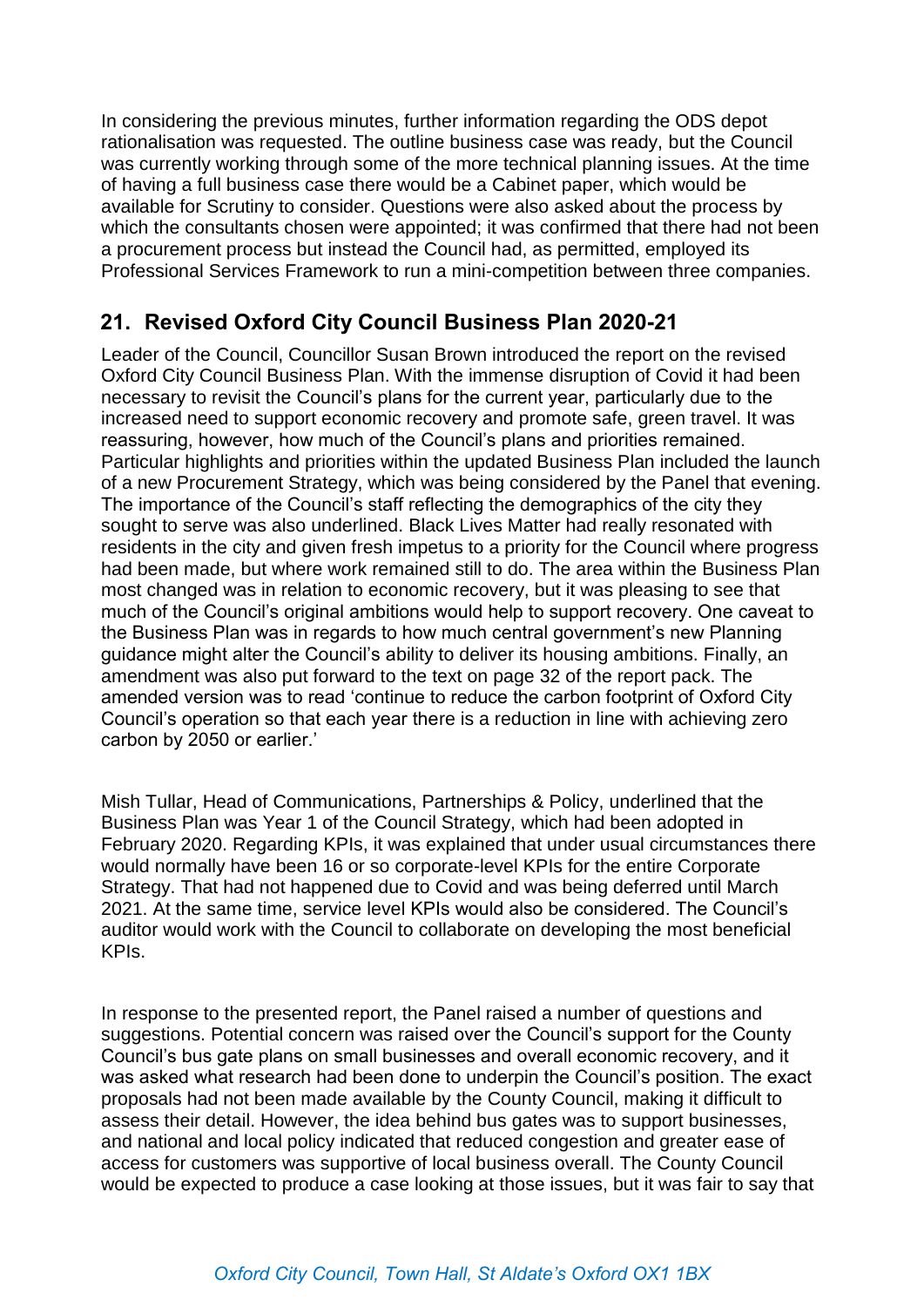business in those streets which had reduced traffic significantly through pedestrianisation were amongst the most thriving. Further, consultation on the proposals had included many businesses and the results would be expected to be incorporated into forthcoming proposals by the County Council.

At times it was suggested that the Business Plan could benefit from more clarification or being more explicit, rather than implicit. This was particularly the case for the Council's aim to build back better after Covid, the meaning of its operations in relation to defining its carbon reduction ambitions and what SMART targets would be introduced around the Council's ambition to reduce the number of pollution hotspots in the city. It was noted that the large number of recommendations made by the Climate Emergency Review Group would need to be considered as part of the Council's response to its carbon reduction ambitions, but that no mention had been made in the Business Plan.

Further discussion was held over the Council's ambitions for greening the City and the tensions of wanting to protect existing green streets, whilst at the same time not preventing the Council from taking down trees that were becoming a nuisance to residents.

It was suggested in discussion that Low Traffic Neighbourhoods would be, for those areas that implemented them, potentially more meaningful in terms of traffic and noise reduction, and biodiversity than some of the items listed in the Business Plan, including those on which the Council had to partner with others. Consequently, whilst Low Traffic Neighbourhoods were primarily a County Council responsibility, it was suggested that the Council's commitment to seeing them established before the March 2021 deadline should be included.

Having noted the impact of Covid on demand for office and retail space it was suggested that the Council and City would potentially benefit from tackling the issue head on by developing a strategy for those units which would otherwise be left empty. It was agreed that the greater Planning flexibility which had come into place due to the pandemic meant that there were increased options, and that the issue merited further consideration as a consequence, which would be significantly covered by the Council's City Centre Vision and Action Plan.

It was **AGREED** to request the following changes be made:

- 1. Add 'to include consideration of the Climate Emergency Review Group recommendations' in outcome 11 as a year 1 action.
- 2. Make explicit reference to the Council's ambition to build back better as a year 1 action
- 3. Add a bullet point in priority 1, probably in outcome 5, to include reference to working with the County Council to encourage the establishment of Low Traffic **Neighbourhoods**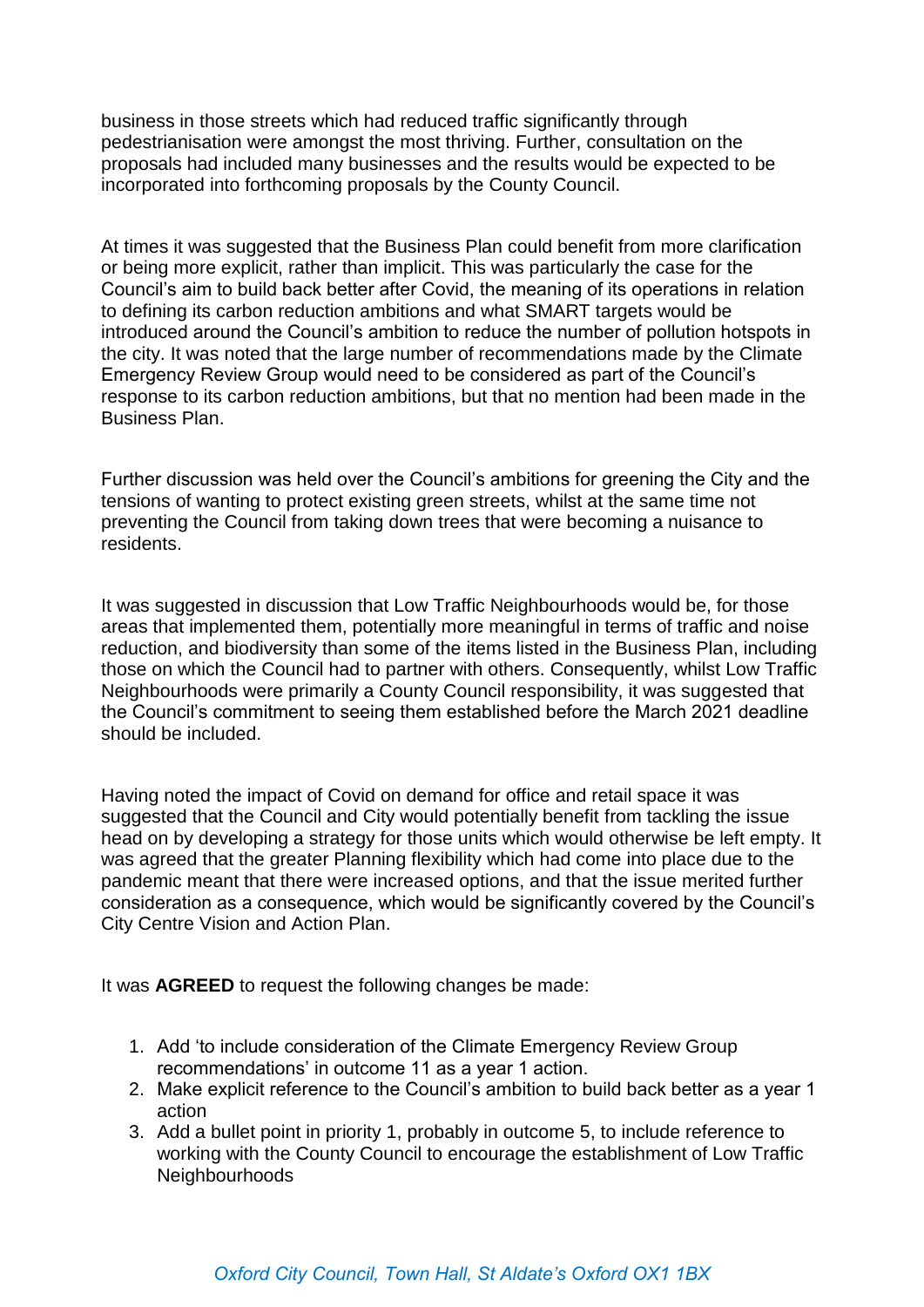- 4. Include reference to a strategy for retail and offices which risk being left unoccupied in priority 1 outcome 4
- 5. Seek to weave in reference to appropriate protection of trees when discussing greening neighbourhoods in priority 4 outcome 8
- 6. Add clarification over what is and is not included in the reference to 'its own operations' in priority 4 outcome 1

#### **22. Treasury Management Performance**

The Financial Accounting Manager introduced the Treasury Management Annual Report 2019/20. He reported that the Council had fully complied with its Treasury Management Strategy and prudential indicators.

The overall performance for investment and debt reported at the year ending 31 March 2020 was better than had been budgeted for. This was due to slippage in the capital programme resulting in lower debt and higher investments than planned. The reduction in the base rate from 0.25% to 0.1% announced on 19 March 2020 had not impacted the Council's returns on its long term and money market investments within the reporting period.

The values of the Council's property funds had seen a reduction at the year-end however this did not represent a loss position for the Council although there was now material uncertainty placed on the value of commercial property and property funds.

Investment rates had fallen since the end of March 2020 meaning the treasury performance would not be as strong in the current financial year however the deferment of capital schemes resulting from the Covid-19 pandemic would provide some mitigation.

A crucial factor for the Council in the current year would be the impacts of the pandemic and the current economic conditions on the Council's wholly owned companies, particularly the Housing Group (Oxford City Housing Limited and its subsidiaries).

The Head of Financial Services highlighted that the Council had achieved an average return of 1.27% in 2019/20 whereas it was currently only able to secure investment returns of 0.35%. The Council's cash balances had been impacted by the Council's response to Covid-19 and a reduction in income in the order of £10m.

The Panel asked a number of questions and in discussion noted the following:

- The need for careful prioritisation within the capital programme in the current economic climate.
- The Council was able to achieve good returns by investing in other local authorities prior to the end of March 2020 but this was no longer the case.
- The Council was planning to refinance a £20m tranche of its external debt which was due to be repaid in March 2021. The Council was currently able to achieve a significantly improved interest rate on this debt but was not planning to borrow in advance of need at the current time.
- A planned 1% increase to interest rates offered by the Public Works Loan Board was expected to be waived, subject to consultation.
- The Treasury Management Strategy and the prudential indicators within it had been set in parallel with the budget setting process, prior to the end of the previous financial year, hence table 2 compared the actual capital financing requirement with estimated opening balance.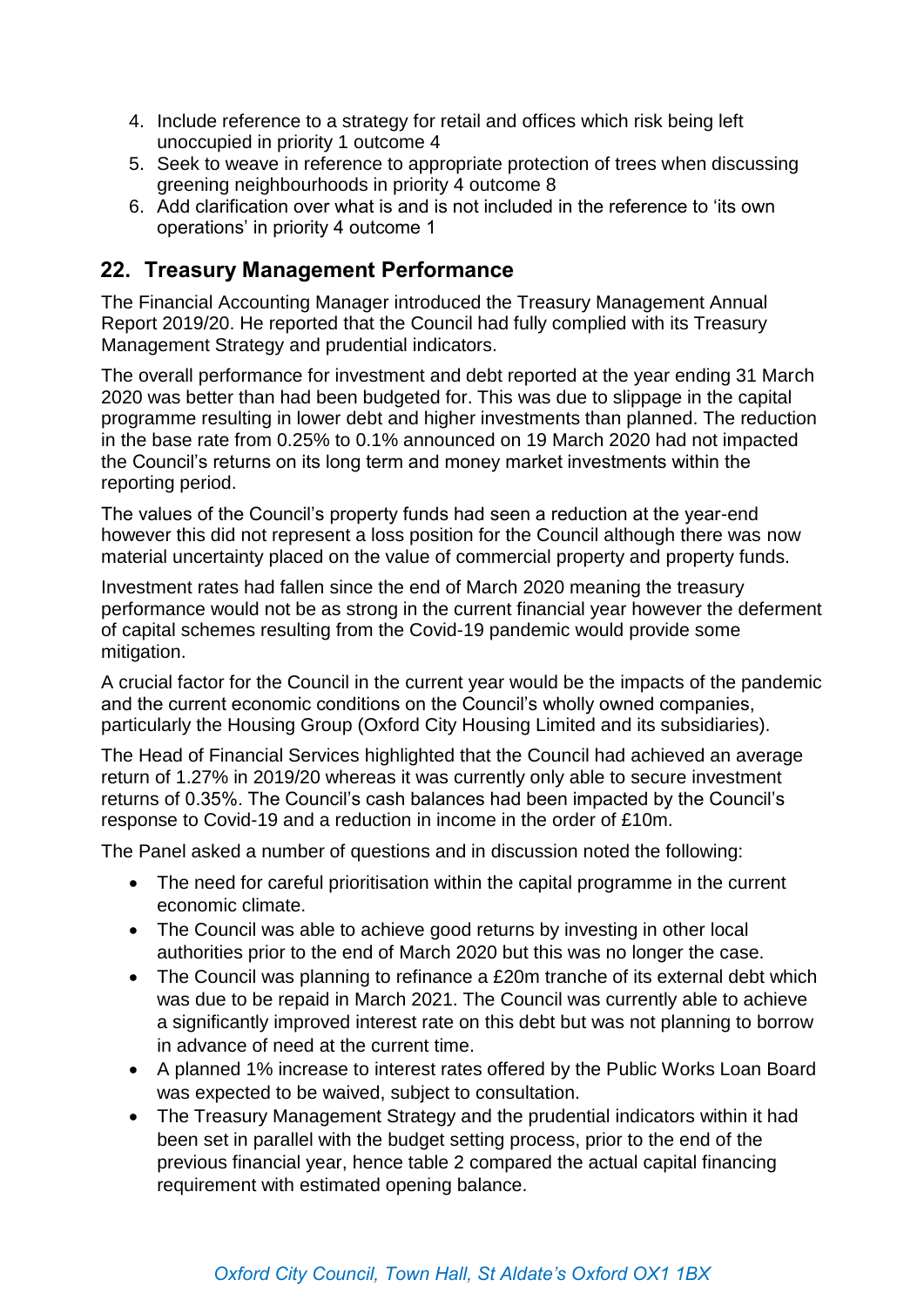- Tables 1 and 2 were incorrectly titled and provided data for the 2019-20 financial year only.
- Cash had performed better than fixed term investments for the majority of the reporting period, which was unusual. Treasury officers monitored this position closely in order to maximise returns for the Council.
- The Operational Boundary Limit (para. 20) was set at a level that provided the Council with freedom to borrow in advance of need to fund the items in the capital programme, should it wish to do so. It was a matter of profession judgement as to what level of borrowing would be affordable for the Council both immediately and in future.
- Members could expect to see a full assessment of the Council's treasury position in the context of the pandemic and the base rate reduction in the half year treasury performance report in December 2020.

The Panel noted the report and thanked officers for their work.

## **23. Procurement Strategy 2020 - 2021**

The Procurement Manager introduced the Procurement Strategy 2020-22 which would be recommended to Cabinet for approval, having been through multiple iterations. The Strategy supported the Council's aim of fostering an inclusive economy. The Council would seek a commitment from suppliers that extended to sub-contractors where appropriate, to pay their employees at least the Oxford Living Wage for work undertaken within Oxford or otherwise the Living Wage Foundation rate.

The Panel explored the extent to which the Council's wholly owned companies had bought in to the Procurement Strategy. The Head of Financial Services explained that the Strategy had been shared with both the Housing Group and Oxford Direct Services (ODS) companies, which had not proposed any substantive amendments. While both groups of companies were working on their own separate procurement strategies they were expected to align with the broad principles of the Council's strategy, specifically around delivering social value. It was noted that certain aspects of the Strategy may not fit well with ODS due to its commercial direction.

The Panel questioned whether the intention was to employ a single procurement manager across the Council and its companies. The Procurement Manager was employed by ODS and had also been working in part for the Council under a joint arrangement however ODS had signalled its intention to end that arrangement, so consideration would need to be given to what happened next.

The Panel asked how the Council would assess a company that was delivering social value outside of the City. The Procurement Manager said that the Council had to be transparent and fair to all potential suppliers in order to minimise the risk of challenge and could not be biased against good employers based elsewhere. The Council could target local social value in how it asked questions, where this was justifiable, and could in some cases apply some weighting based on mileage distance e.g. how far a prospective waste supplier would be travelling to a waste transfer station.

In discussion the Panel also noted:

 Alternatives to the conventional delivery of goods and services such as digital solutions would generally be explored pre-procurement when the Council engaged with industry to inform specifications.